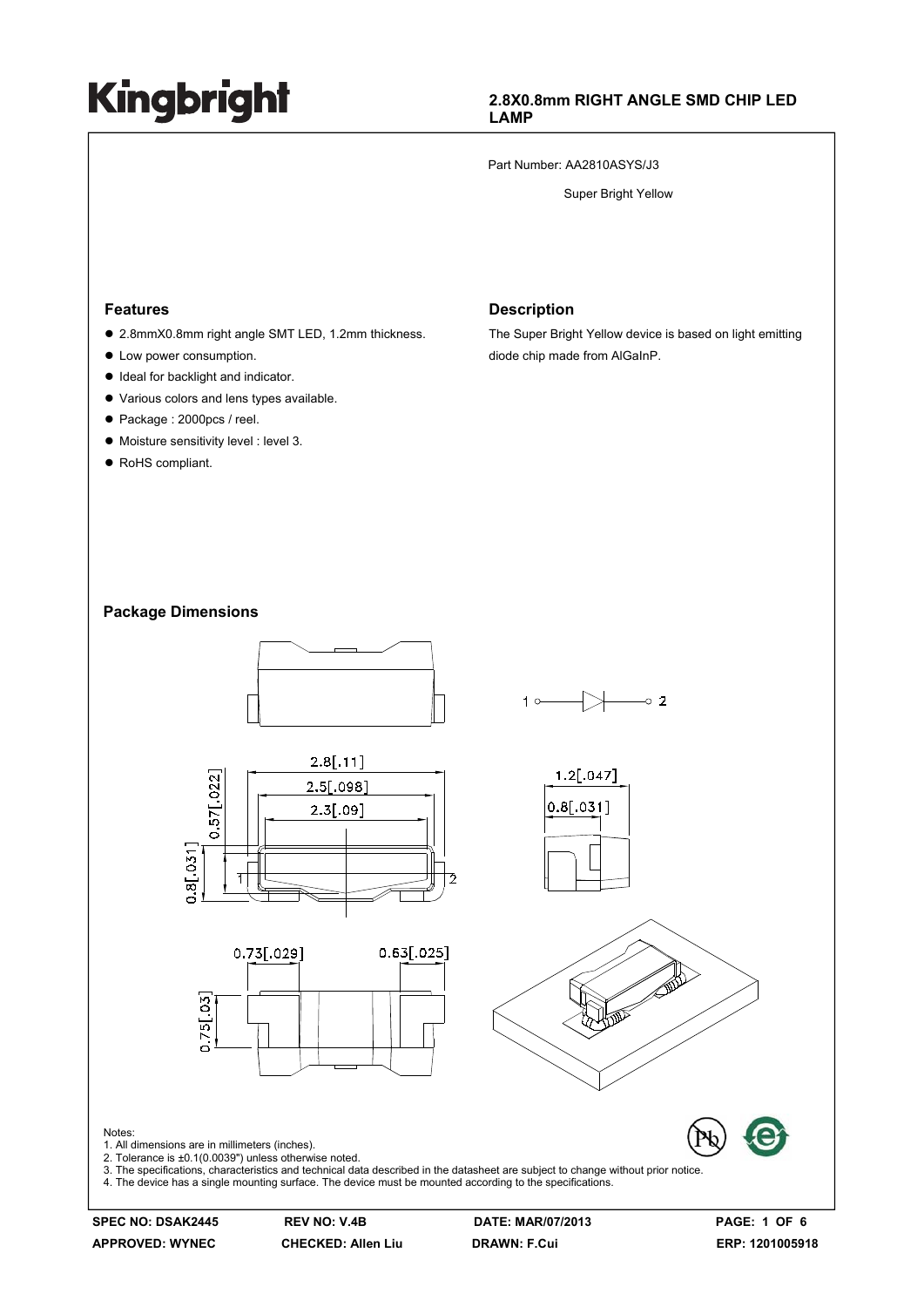### **Handling Precautions**

Compare to epoxy encapsulant that is hard and brittle, silicone is softer and flexible. Although its characteristic significantly reduces thermal stress, it is more susceptible to damage by external mechanical force. As a result, special handling precautions need to be observed during assembly using silicone encapsulated LED products. Failure to comply might lead to damage and premature failure of the LED.

1.Do not directly touch or handle the silicone lens surface. It may damage the internal circuitry.



2. As silicone encapsulation is permeable to gases, some corrosive substances such as H<sub>2</sub>S might corrode silver plating of leadframe. Special care should be taken if an LED with silicone encapsulation is to be used near such substances.

All design applications should refer to Kingbright application notes available at http://www.KingbrightUSA.com/ApplicationNotes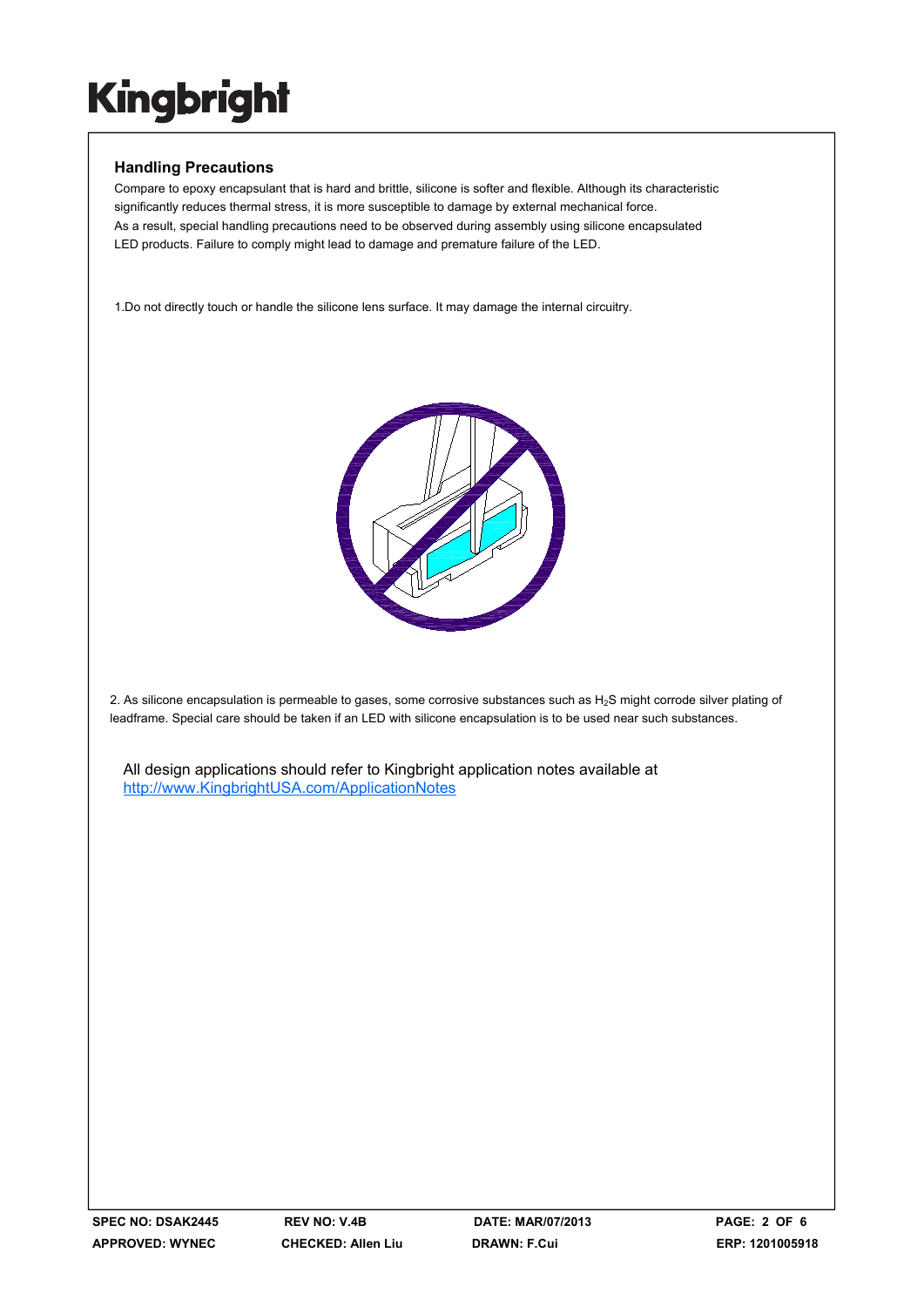#### **Selection Guide**

| <b>OCICONOII OUIUC</b> |                               |             |                        |      |               |                      |  |  |  |
|------------------------|-------------------------------|-------------|------------------------|------|---------------|----------------------|--|--|--|
| Part No.               | <b>Dice</b>                   | Lens Type   | Iv (mcd) [2]<br>@ 20mA |      |               | Viewina<br>Angle [1] |  |  |  |
|                        |                               |             | Min.                   | Typ. | 201/2         |                      |  |  |  |
| AA2810ASYS/J3          | Super Bright Yellow (AlGaInP) | Water Clear | 400                    | 600  | $110^{\circ}$ |                      |  |  |  |

Notes:

1. θ1/2 is the angle from optical centerline where the luminous intensity is 1/2 of the optical peak value.

2. Luminous intensity/ luminous Flux: +/-15%.

3. Luminous intensity value is traceable to the CIE127-2007 compliant national standards

#### **Electrical / Optical Characteristics at TA=25°C**

| Symbol              | <b>Parameter</b>         | <b>Device</b>              | Typ. | Max. | <b>Units</b> | <b>Test Conditions</b> |
|---------------------|--------------------------|----------------------------|------|------|--------------|------------------------|
| λpeak               | Peak Wavelength          | Super Bright Yellow        | 590  |      | nm           | $IF=20mA$              |
| <b>AD [1]</b>       | Dominant Wavelength      | Super Bright Yellow        | 590  |      | nm           | $IF=20mA$              |
| $\Delta\lambda$ 1/2 | Spectral Line Half-width | Super Bright Yellow        | 20   |      | nm           | $IF=20mA$              |
| C                   | Capacitance              | Super Bright Yellow        | 45   |      | pF           | $V_F = 0V$ ; f = 1MHz  |
| VF [2]              | <b>Forward Voltage</b>   | <b>Super Bright Yellow</b> | 2    | 2.5  | V            | $IF=20mA$              |
| lR                  | <b>Reverse Current</b>   | Super Bright Yellow        |      | 10   | uA           | $V_R = 5V$             |

Notes:

1. Wavelength: +/-1nm.

2. Forward Voltage: +/-0.1V.

3. Wavelength value is traceable to the CIE127-2007 compliant national standards.

#### **Absolute Maximum Ratings at TA=25°C**

| <b>Parameter</b>             | <b>Super Bright Yellow</b>           | <b>Units</b> |  |  |
|------------------------------|--------------------------------------|--------------|--|--|
| Power dissipation            | 75                                   | mW           |  |  |
| DC Forward Current           | 30                                   | mA           |  |  |
| Peak Forward Current [1]     | 140                                  | mA           |  |  |
| Reverse Voltage              | 5                                    |              |  |  |
| <b>Operating Temperature</b> | -40 $^{\circ}$ C To +85 $^{\circ}$ C |              |  |  |
| Storage Temperature          | -40 $^{\circ}$ C To +85 $^{\circ}$ C |              |  |  |

Note:

1. 1/10 Duty Cycle, 0.1ms Pulse Width.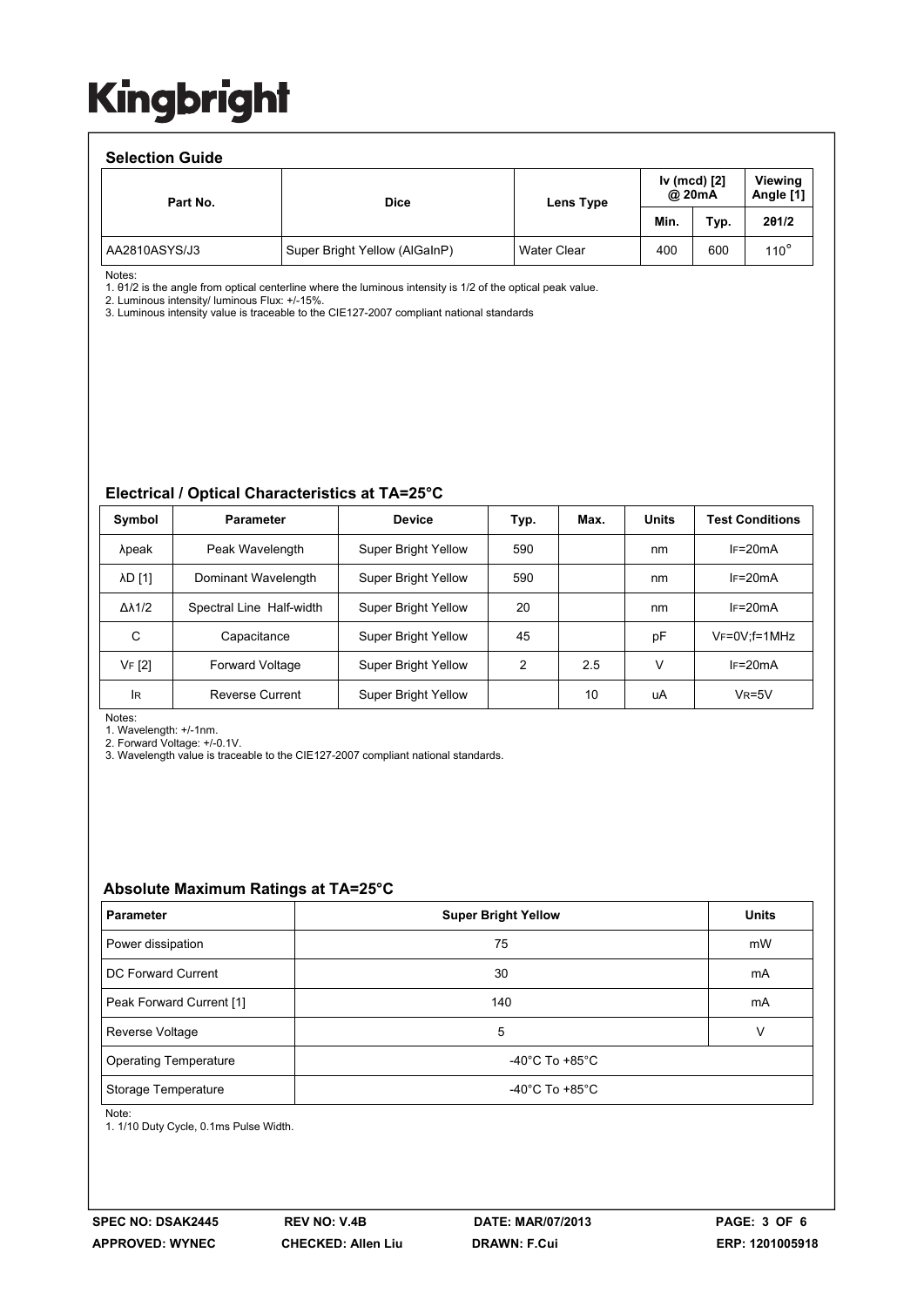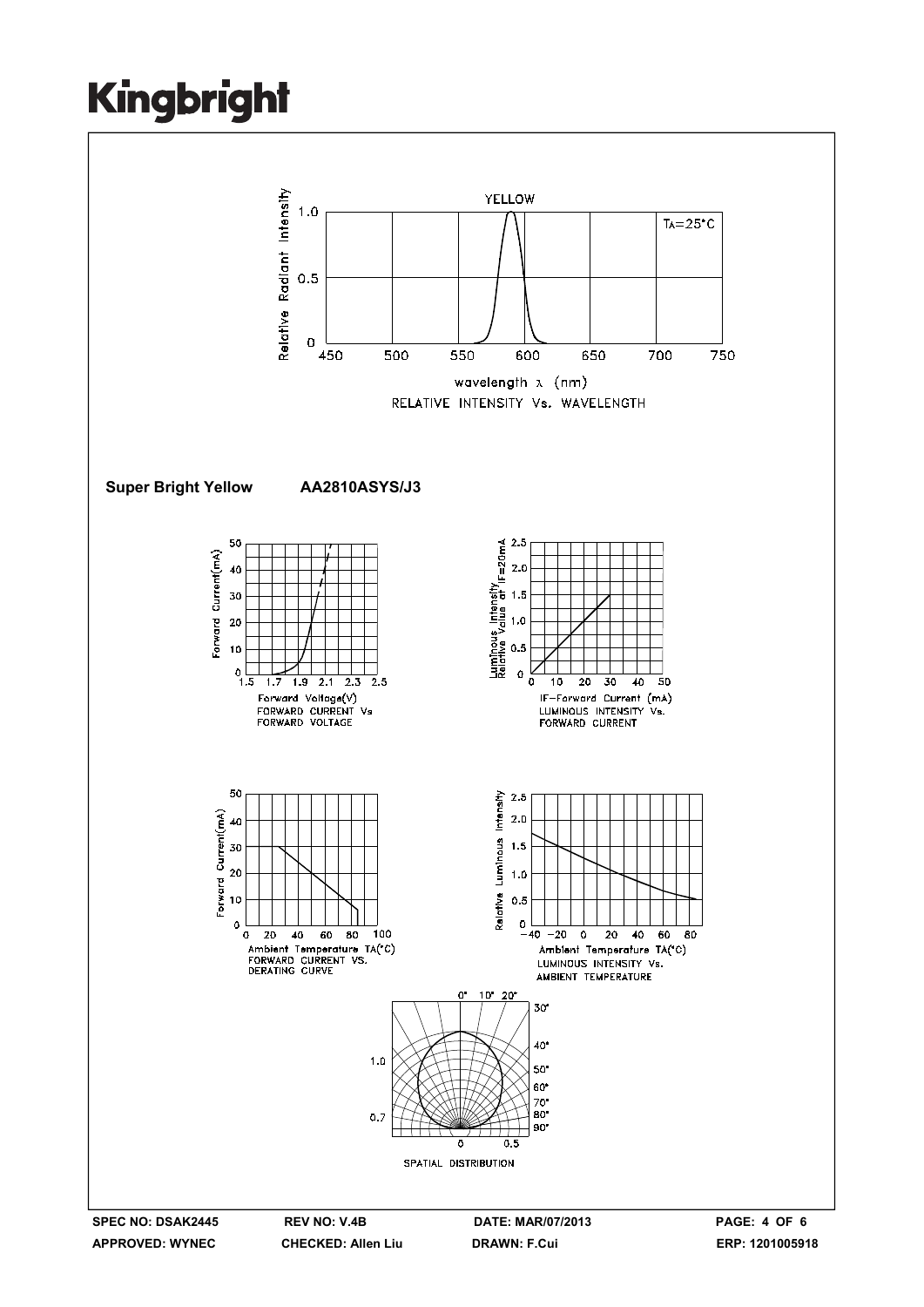### **AA2810ASYS/J3**

**Reflow soldering is recommended and the soldering profile is shown below. Other soldering methods are not recommended as they might cause damage to the product.**